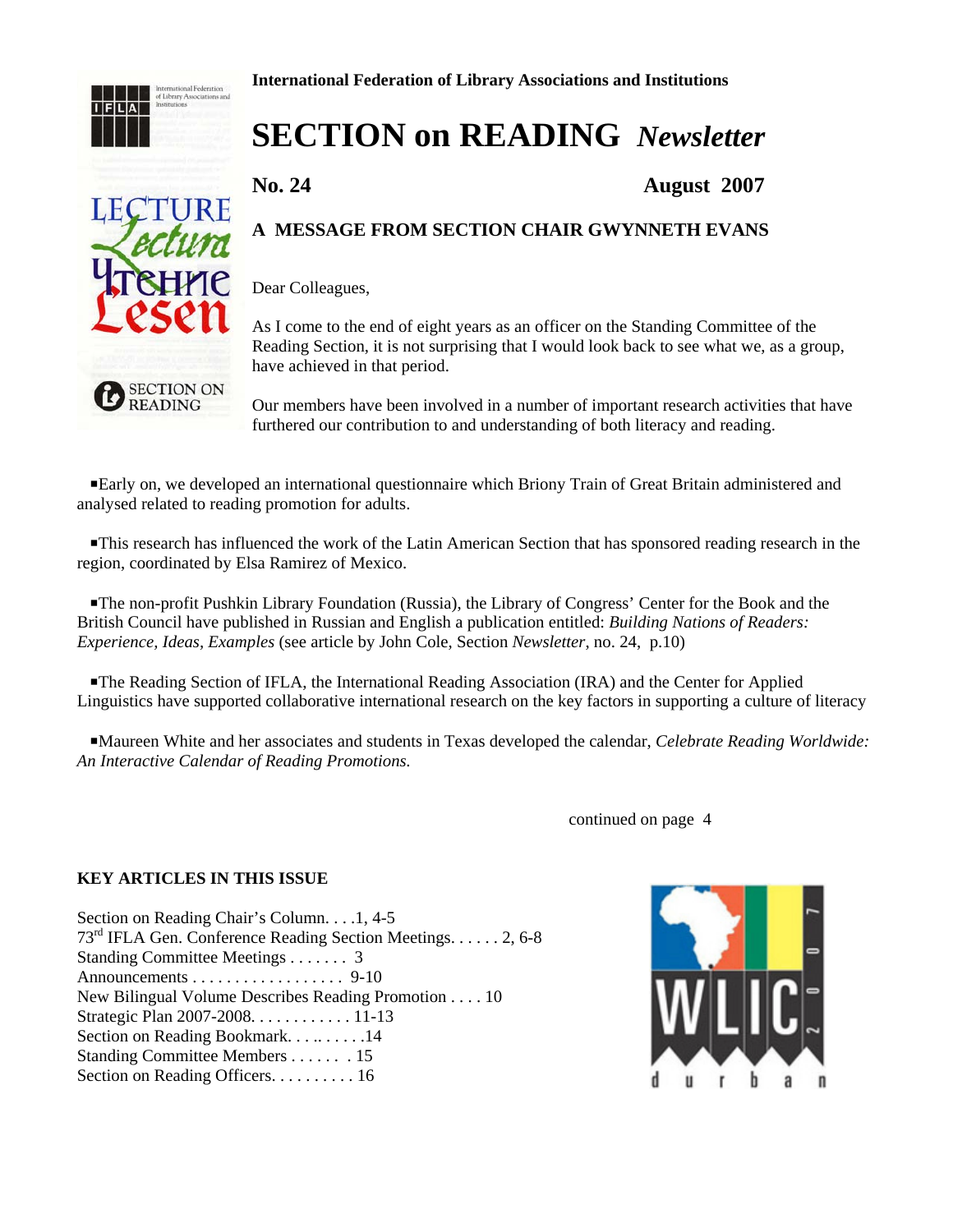# **73rd IFLA GENERAL CONFERENCE READING SECTION MEETINGS**

#### **INTERNATIONAL CONFERENCE ON INNOVATIVE MULTICULTURAL LIBRARY SERVICES FOR ALL**

15 – 17 August 2007 Centurion Lake Hotel, Pretoria, South Africa

Organizers: IFLA Section on Library Services to Multicultural Populations in cooperation with Libraries for Children and Young Adults Section and Reading Section

Website for the conference: <http://lib.tut.ac.za/ifla/home.htm>

WEDNESDAY 15 AUGUST 2007

08:00 - 08:50 Registration

**Session 1: Innovative Multicultural Library Services**  Chair: Ms. Gwynneth Evans, Chair, IFLA Reading Section

09:00 - 09:10 Welcome address - Ms. Ujala Satgoor, Chair: LIASA Gauteng North Branch

09:15 - 10:00 Keynote speech - Prof. Loriene Roy, President of the American Library Association (2007 - 2008)

10:05 - 10:25 Ms. Kirsten Leth Nielsen, Oslo Public Library, Norway The Multicultural Library Manifesto – a brief presentation

10:30 - 10:50 Refreshments

10:55 - 11:15 Prof. Edgardo Civallero, National University of Cordova, Argentina. Traditional games, music and oral tradition

11:20 - 11:40 Ms. Yuriko Watanabe, Library of Tokyo Gakugei University Oizumi Junior High School, Tokyo, Japan. Library services for displaced people: volunteer activities in Burmese refugee camps

11:45 - 12:05 Ms. Carolyn Bourke, The Whitlam Library, Cabramatta, Australia. Who, what, when, where and how? Creating library services for a diverse community

12:10 - 12:25 Discussion

12:30 - 13:30 Lunch at hotel

#### **Session 2: Innovative Multicultural Library Services**

Chair: Ms. Kirsten Leth Nielsen, Chair, IFLA Section on Library Services to Multicultural Populations

13:35 - 13:55 Ms. Ingrid Bon, Biblioservice Gelderland, The Netherlands. Boekenpret (Fun with Books): The Dutch approach on improving language and reading skills from children 0 – 6 years of age

14:00 - 14:20 Dr. Volker Pirsich, Stadtbüchereien, Hamm/Westphalia, Germany. A new approach to library services to multicultural populations in Germany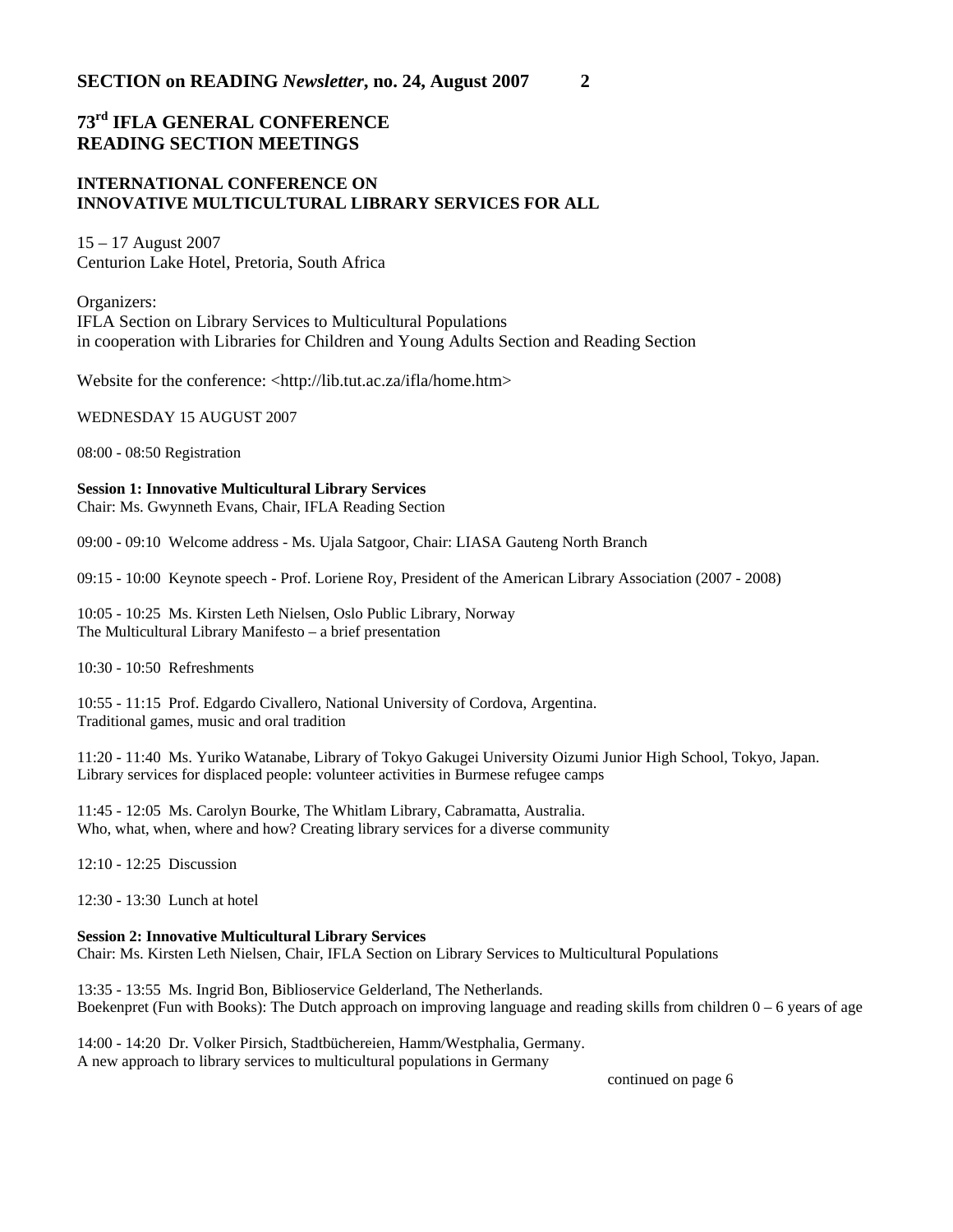# **WLIC: 73rd IFLA General Conference and Council Durban, South Africa Standing Committee on Reading Meeting Schedule and Agenda** *All Section Meetings are in the International Convention Centre, Durban.*

#### **Standing Committee Meeting 1 (Session 21): Saturday 18 August, 08:30-11:20, Room 22def**

1. Introduction of Members and Visitors, and Apologies for Absence.

2. Approval of Agenda.

3. Approval of Minutes from the Standing Committee meetings in Seoul (see Section *Newsletter*, no. 23, January 2007).

4. Review of the Section's Strategic Plan (see Section *Newsletter*, no. 24, p. 11-13).

- 5. Report from the Chair, Gwynneth Evans.
- 6. Report from the Treasurer and other officers in absentia, Gwynneth Evans.
- 7. Reports from the Newsletter Editor, John Cole.
- 8. Section Elections

9. Section Projects: Report on the IRA/IFLA Research on Cultures of Literacy; Report on Cooperation with IRA and IBBY.

10. Programme for Durban: half-day session (session 118 1 and 2 on Tuesday 21 August from 13:45 – 18:00 (See programme in *Newsletter*, no. 24, page 2.)

11. The UN Literacy Decade: continuing involvement. Members and visitors are encouraged to report on national activities related to the Decade

12. Other business: Members'/Visitors Reports or Questions, including a short report on research by M. Ahmed Ksibi, Tunisia.

13. Close, and Section Lunch.

\*\*\*\*\*\*\*\*\*\*\*\*\*\*

# **Standing Committee Meeting 2 (Session 174): Friday, 24 August, 08:30 – 10:50, Lower Boardroom**

1. Introduction of Members and Visitors, and Apologies for Absence.

2. Debriefing on Pre-conference in Pretoria and Open Session:

Sessions 81 1 and 2, Tuesday, 21 August, *(Libraries in Good Health: Resources and practices designed to support community development and outreach in health related issues)*

- 3. Selection of paper for possible publication in the *IFLA Journal*
- 4. Discussion of Programme for Quebec City, 2008.
- 5. Presentation on IBBY with Discussion of Possible Joint Projects.
- 6. Development of Section Priorities, 2007-2008
- 7. Any other business or reports.
- 8. Close.■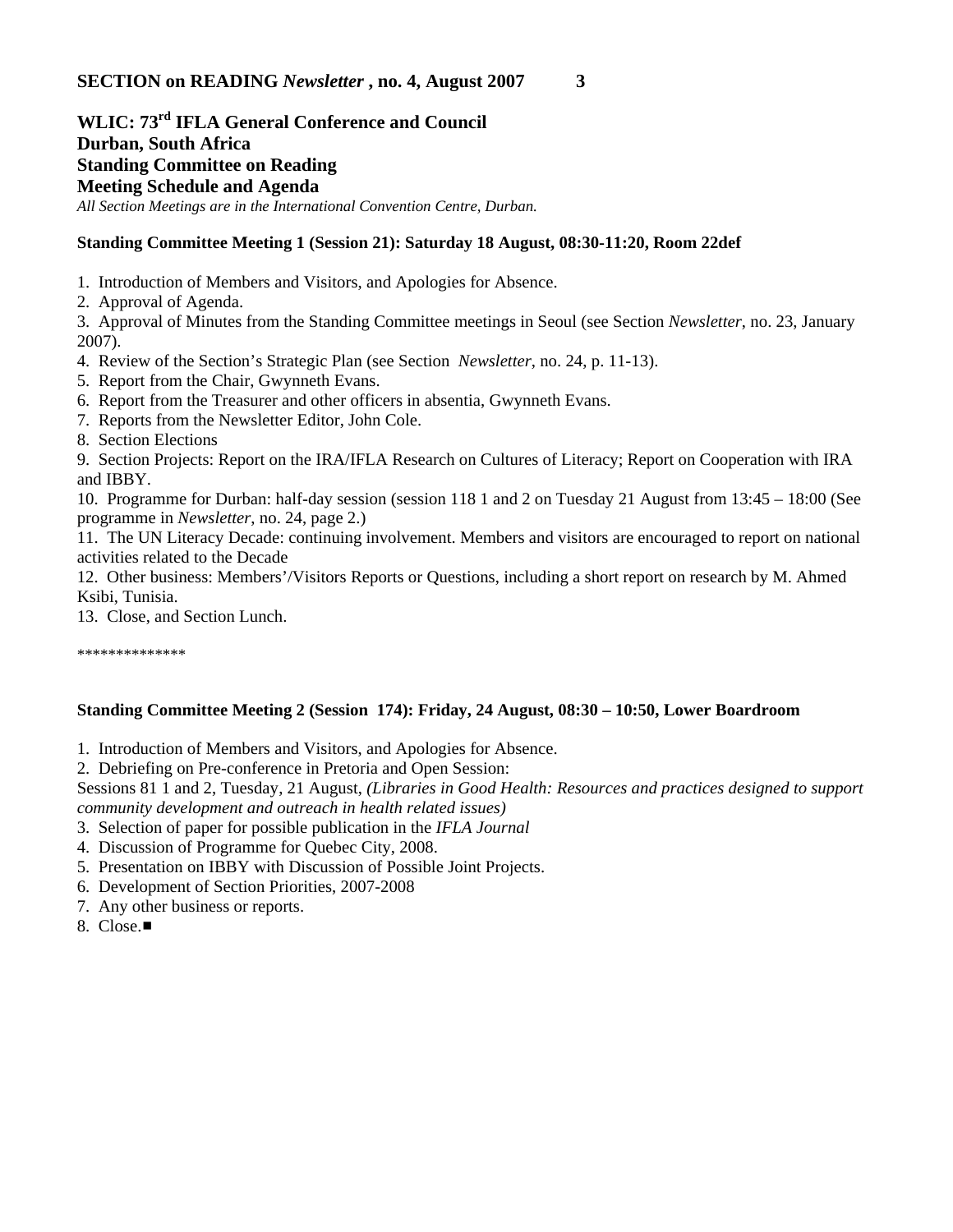#### **Chair's Message continued**:

Our members developed a practical tool: *Guidelines for Library-based Literacy Programmes.* This simple tool, built around a series of questions that any community group can use, has been translated into a number of languages. We used plain language in the brochure and followed a planning and evaluation model that became the template for our sessions at many of the Congresses. We know that people with very varied backgrounds and experience become involved in local literacy programming and we wished to be practical and helpful.

For many years, we have sent out a Call for Papers for the conference session, so that different groups in diverse countries and languages could share their knowledge, experience and lessons learned. The attendance at our Sessions, the questions and dialogue that the presentations raised, and the publication of all the presentations since 1994 on our website (http://www.ifla.org/VII/s33/index.htm) have furthered our knowledge and understanding of literacy development and application and reading. We have supported and encouraged multicultural and multilingual participation and have often had simultaneous translation for our attendees and for those who read the papers on the CD or website.

We have collaborated with a number of Sections within our own Division VII (Education and Research) and within Division III (Libraries Serving the General Public). The one-day pre-conference meeting in Oslo emphasized the relations between literacy, reading and lifelong learning. The pre-conference in Pretoria (15-17 August 2007) will focus on the innovative services to multicultural populations within the framework of the *UNESCO Declaration on Cultural Diversity* 2001 and the proposed Multicultural Library Manifesto.

The UNESCO Decade of Literacy has been highlighted and we have demonstrated in a number of ways how nations are responding to the challenge of developing and sustaining literate cultures. Specifically, the former president, Kay Raseroka, signed an agreement with the International Reading Association (IRA) and the International Board on Books for Young People (IBBY) to increase our knowledge of each organization and its work and collaboration, especially in the areas of local publishing, research and training. Our Reading Section has taken concrete steps to implement this Agreement. In Durban we will have representatives from IBBY at our sessions and will have the opportunity to see an exhibit that IBBY developed, entitled: *Books for Africa; Books from Africa.*

In various ways, we have encouraged individuals, institutions and organizations to share their experience: during our Standing Committee meetings, open to all and often bilingual (French and English); on our website and in our publications; in our recommendations to the *IFLA Journal*; and in special meetings we have sponsored to discuss the vital issues of developing and supporting a literate environment and promoting reading – for education and training, for information, and last but NOT LEAST for pleasure and the opportunity to enter and create new worlds, new friends, new possibilities.

During the last four years, in addition to our conferences in Buenos Aires, Oslo, Seoul and Durban, I have had the opportunity to speak at a number of international conferences and visit several countries focussing on the development of literacy and/or reading: Uganda; Malaysia; Croatia; Brazil; Costa Rica, where a regional South and Central American conference and meetings were held on the UNESCO/IFLA Manifestos; Kazakhstan. It has been an enormous pleasure to learn more about library services in these countries and to share knowledge and experience with colleagues. I am often overwhelmed by the dedication of our colleagues to their users and to their profession. Many work long hours with little compensation. They ask excellent questions and readily share their experience and their culture. Without failing, they generously offer hospitality and warmth.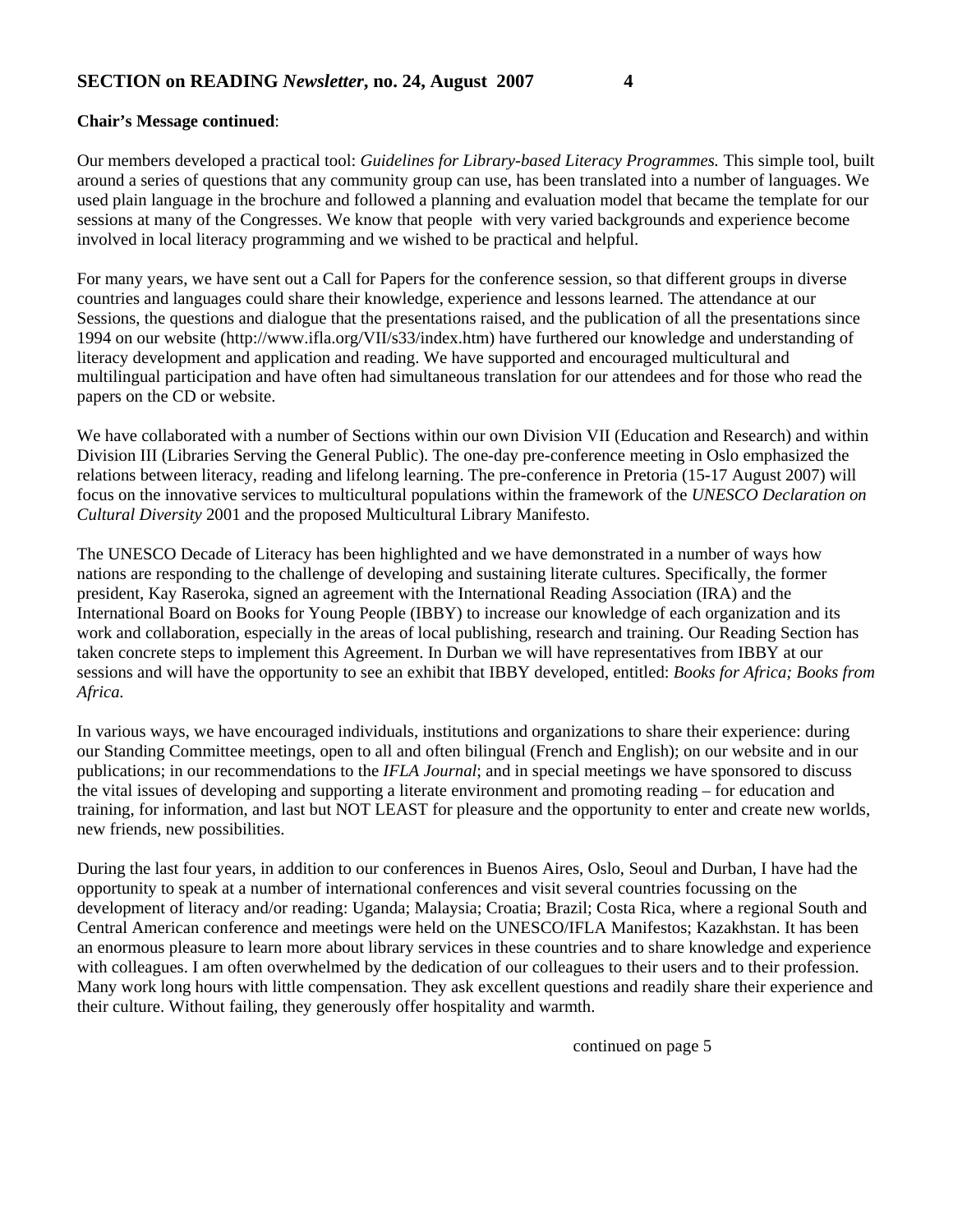#### **Chair's Message continued**:

And finally, I have had the opportunity to visit some of you in your place of work. As you know, this exchange around a table is also a privilege and an opportunity to learn. I thank each and every one of you who has written, contributed, and shared in achieving our collective goals and in making the work of the Section valuable and known. Hopefully, we are on solid ground for the future.

I would also like to thank personally those who have formally worked on the Section's results: John Cole and his staff at the Center for the Book as editor of the newsletter; Briony Train as Information Officer and Alec Williams as Secretary.

The future is very important. We enter the Congress in Durban with 66 paid members of the Reading Section and 17 Standing Committee members, although some of them will complete their terms during the conference. We shall be holding elections for chair and secretary in Durban.

Next year, it will be my privilege to greet you in Quebec City, on its 400<sup>th</sup> anniversary. We hope that many of you will be able to attend our conference to learn of the breadth, diversity and vibrancy of the many regions and cultures of Canada.

It has been a privilege to be chair. Thank you. I look forward to being able to contribute to our continuing impact and achievements from an unofficial position.

#### *Gwynneth Evans*

Chair, Reading Section and Division VII, Education and Research■

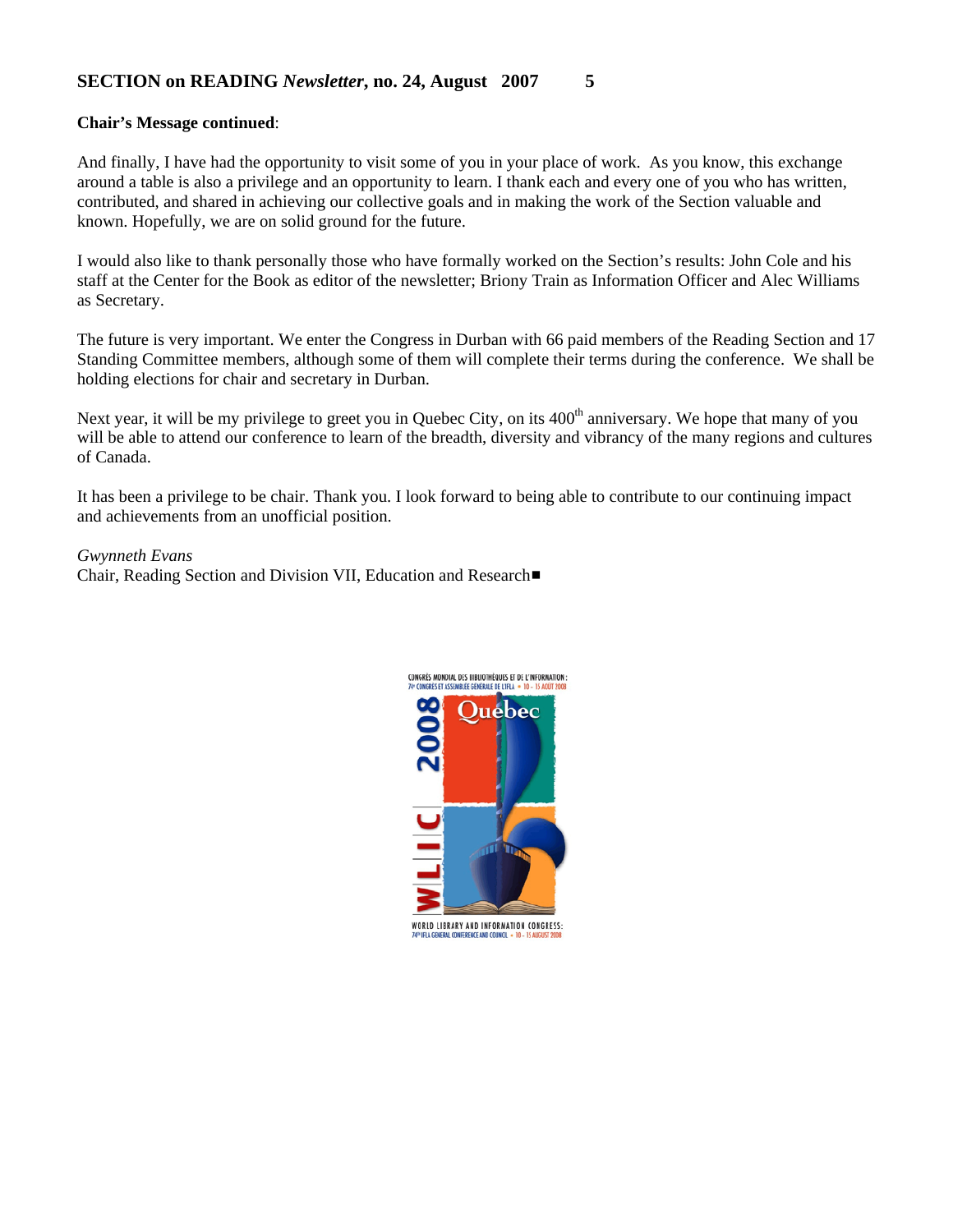#### **73rd IFLA General Conference, Reading Section meetings, International conference programme continued from page 2**:

14:25 - 14:45 Ms. Lone Hedelund, Gellerup Bibliotek, Denmark. Love makes strong – How to create cohesion on daily life of children and young people in an urban area

14:50 - 15:10 Refreshments

15:15 - 15:35 Prof. Anna Gustafsson Chen, Internationella Bibliotheket, Sweden. The International Library in cyberspace; Using online tools to cope with multilingual communication and book services

15:40 - 16:00 Discussion

16:00 - 16:10 Announcements

16:10 - 18:20 Leisure time

18:20 - 18:50 Transport to Mayor's function

19:00 - 20:30 Mayor's function

20:30 - 21:00 Transport to hotels

#### THURSDAY 16 AUGUST 2007

#### **Session 3: Innovation and Developments in Literacy and Learning**

Chair: Ms. Ivanka Stricevic, Chair, IFLA Section on Libraries to Children and Young Adults

08:30 - 09:15 Keynote speech: Ms. Patricia Aldana, (Toronto, Canada), President of the International Board on Books for Young People (IBBY), 2006-2008

Books that are mirrors, books that are windows. How we can make sure that children see themselves in their books.

09:20 - 09:40 Dr. Tine de Lange, Public Library of Amsterdam, The Netherlands. Libraries and the basic skills in everyday life in the twenty-first century

09:45 - 10:05 Ms. Coleen Higgs, Centre for the Book, South Africa The Community Publishing Project

10:10 - 10:30 Refreshments

10:35 - 10:55 Discussion

11:00 - 11:20 Ms. Josephine Laogun, Scholl of Communication Library, Nigeria Lost values: Folklore in African children's literature

11:25 - 11:45 Prof. Clara Chu, UCLA Department of Information Studies, USA. (Re)considering literacy and linguistic diversity in a multicultural society

11:50 - 12:10 Ms. Nicoline Wessels & Hannalie Knoetze. Department of Information Science, University of South Africa. School libraries in a multi-language/multicultural environments equal disaster: fact or fiction?

12:15 - 12:35 Discussion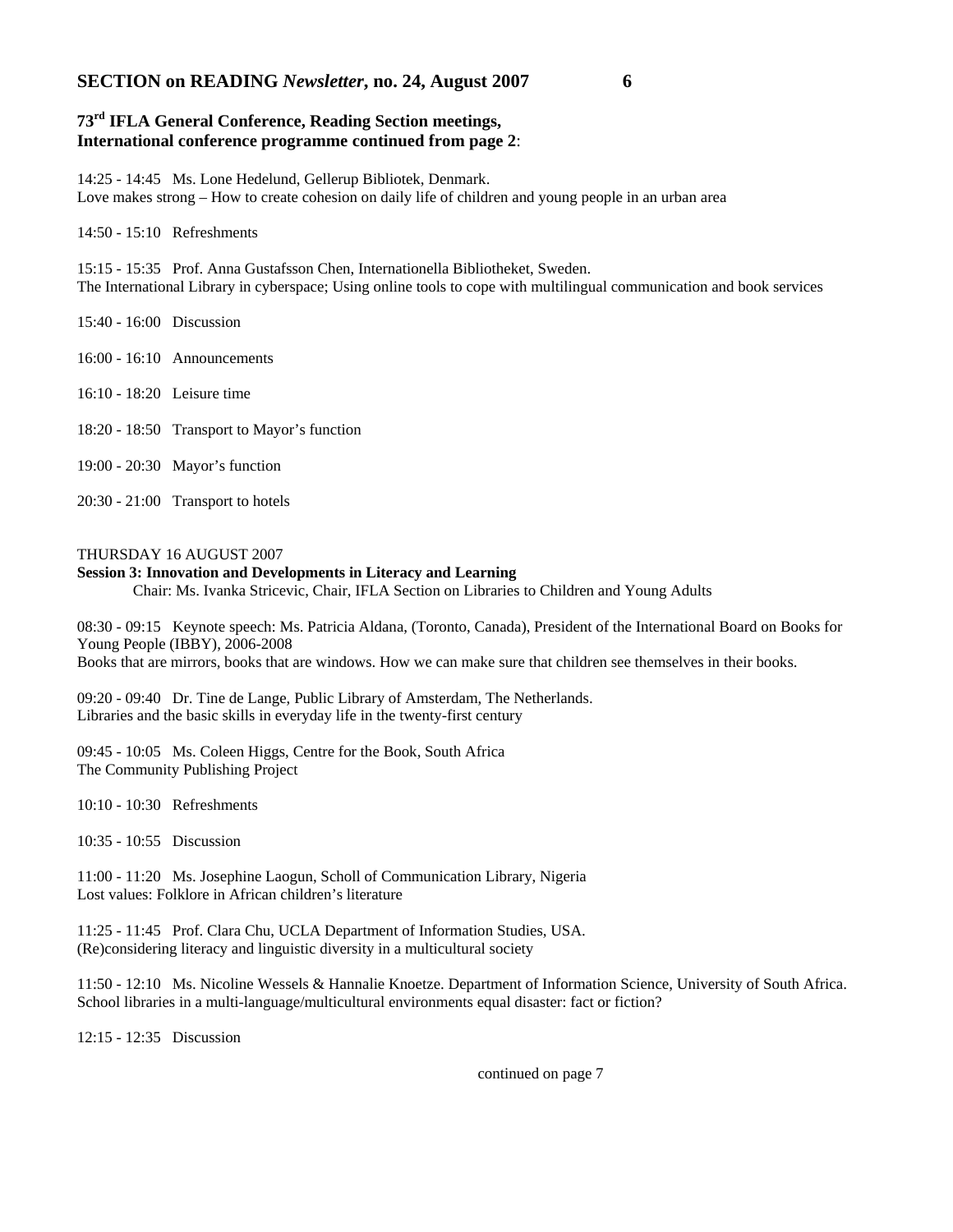## **73rd IFLA General Conference, Reading Section meetings International conference programme continued from page 6**:

|       | $12:40 - 12:50$ Announcements          |
|-------|----------------------------------------|
|       | 13:00 - 14:00 Lunch at hotel           |
| 14:15 | Depart from hotel to libraries         |
|       | 14:15 - 16:30 Organized library visits |
| 17:30 | Arrive back at hotels                  |

#### FRIDAY 17 AUGUST 2007

#### **Session 4: Linguistic Diversity**

Chair: Ms. Ann-Katrin Ursberg, Chair, IFLA Section on Library Services to Multicultural Populations

08:30 - 09:15 Keynote speech: Prof. Katherine Parry, Hunter College, City University of New York

09:20 - 09:40 Mr. Hussain Bashek, National Library Board, Singapore. Serving the ethnic minority in a multicultural Singapore viz-a-viz the Malay Community

09:45 - 10:05 Ms. Stine Fugl, Nørrebro Bibliotek, Copenhagen, Denmark. Language – gateway to the open society

10:10 - 10:25 Ms. Irena Hanzek, Principal Stadsgardskolan, Sweden. How to get teenager to read – cooperation between school and library

10:30 - 10:50 Refreshments

\*\*\*\*\*\*\*\*\*\*\*\*\*\*

10:55 - 11:15 Mr. Omid Mazandarini

The effect of marginal glossing strategy on reading comprehension improvement of Iranian intermediate EFL learners

11:20 - 11:40 Ms. Jean Williams, Biblionef SA, South Africa. Commissioning the reprinting and publication of children's books in South Africa's eleven official languages

11:45 - 12:00 Discussion 12:05 - 12:15 Announcements 12:15 - 12:45 Live cultural performance 12:55 - 13:10 Closing address 13:15 - 13:25 Acknowledgements: Adriaan Swanepoel, Local Organizing Committee 13:30 Brown bag lunch 14:00 Depart from hotels to airport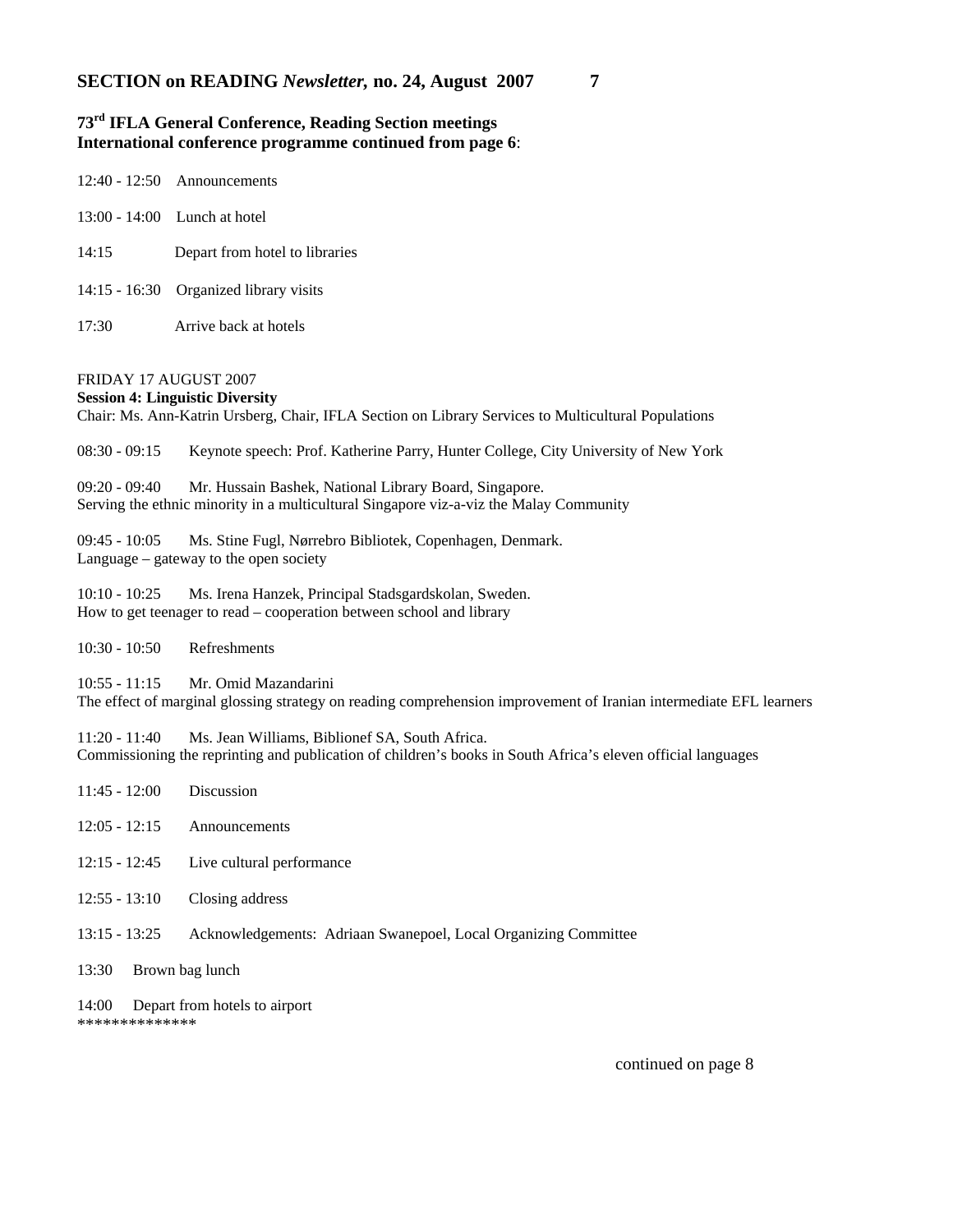**73rd IFLA General Conference, Reading Section meetings continued**:

**Tuesday, 21 August 13:45-15:45 and 16:00 -18:00** 

**#118-1** *SI* **- Reading** with **Public Libraries** and **School Libraries and Resource Centres (1 & 2)**  *Libraries in good health: Resources and practices designed to support community development and outreach in health related issues*

\* Health-related public library services for women in West Bengal, India RATNA BANDYOPADHYAY (Calcutta University, Calcutta, India) and SARBANI GOSWAM (Jadavpur University, Calcutta, India)

\* Public libraries and adult dyslexic customers: A model and its evaluation RITVA JARVELIN and MARJAANA MERILAINEN (Tampere Public Library, Tampere, Finland)

\* Biblioterapia: experiencias de la Sala Infantil de la Biblioteca Provincial Julio A. Mella, Camaguey, Cuba ZAIDA MONTELLS MENDOZA (Biblioteca Provincial Julio A. Mella, Camaguey, Cuba)

\* Literacy to support healthy living: CODE's experience with HIV/AIDS issues SEAN MADDOX (CODE, Ottawa, Canada), ELISABETH SEQUIRA (Associaçao Progresso, Maputo, Mozambique) and GRAY NYALI (National Library Services, Lilongwe, Malawi)

 \* Reading RX: a healthy dose of knowledge, innovative approaches to addressing health related issues in public libraries

KATHLEEN IMHOFF (Lexington Public Library Lexington, USA) and GINNIE COOPER (District of Columbia, Washington, USA)

\* Salud tribal en bibliotecas escolares: tradición oral y expresión cultural English text EDGARDO DIEGO CIVALLERO (National University of Córdoba, Córdoba, Argentina)

\* The Rio Grande Valley of Texas: Issues and Models for Health Informtion for Youth BARBARA IMMROTH and BILL LUKENBILL (University of Texas, Austin, USA)

There will be simultaneous interpretation for the session. Check the programme at: http://www.ifla.org/IV/ifla73/Programme2007.htm.

#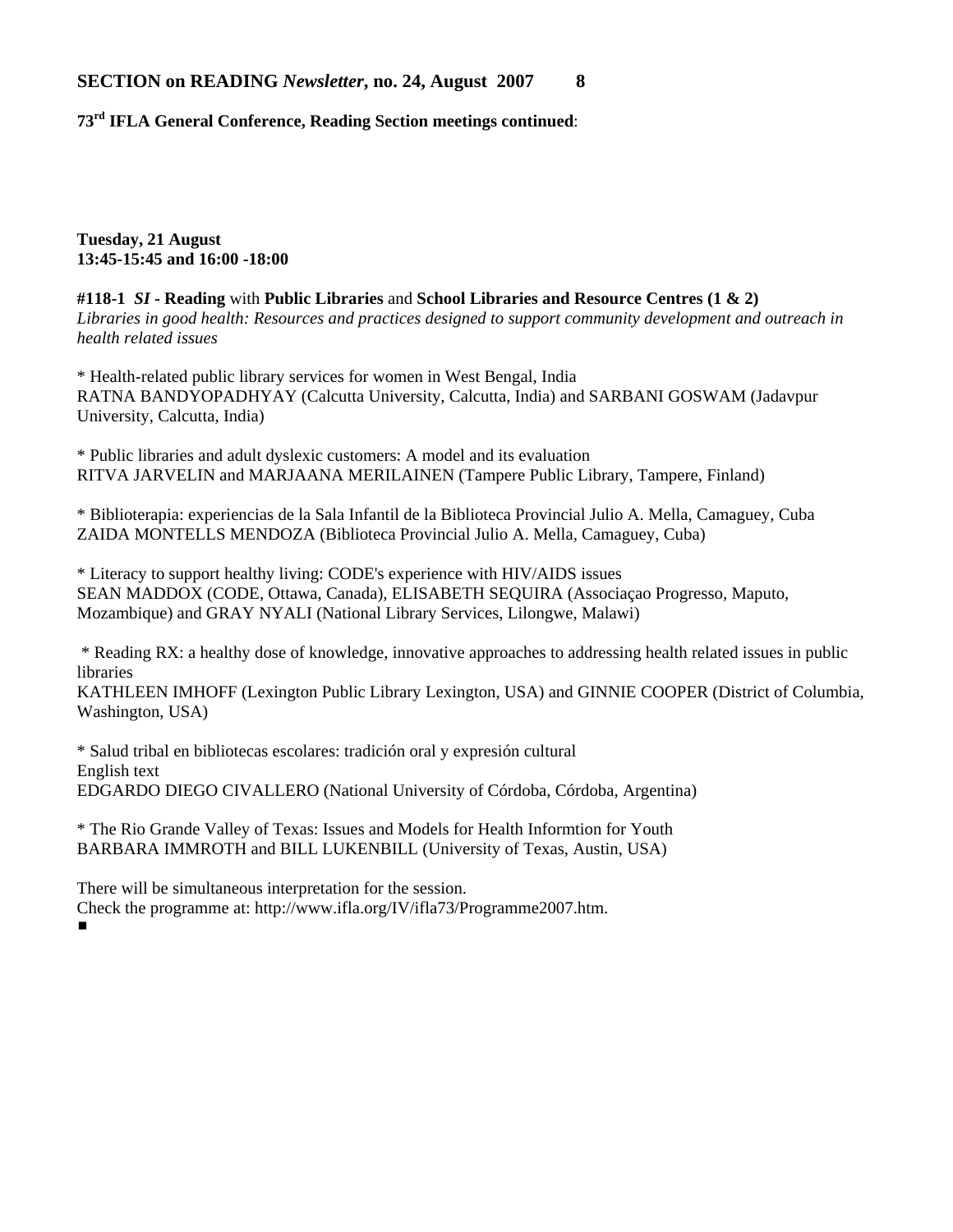# **ANNOUNCEMENTS**

#### **IFLA's Presidents**

It has been a real pleasure to work with Alex Byrne over the past two years. We look forward to the presidency of Claudia Lux, who has assumed responsibility for the post-World Summit on the Information Society (WSIS) within her theme of Libraries on the Agenda. Claudia' s topic is timely, ambitious and important and it demands the attention of all of us working to provide equitable access to information and knowledge and to support freedom of expression for all citizens, wherever they are and whatever their circumstances.

The Reading Section congratulates Ellen Tise on her election to the position of President-Elect.

#### **Special Hearing on the Professional Structure of IFLA**

Those interested in serving as an officer in IFLA (now or in future) or wishing to learn more about the governance of the IFLA Professional Pillar are invited to a hearing of the suggested model on Sunday, 19August from 11:45 – 13:30. The discussion paper may be accessed at: <http://www.ifla.org/IV/ifla73/Programme2007.htm>.

#### **Map of adult literacy and numeracy research**

The UNESCO Institute for Lifelong Learning (UIL) is currently conducting a project to **map adult literacy and numeracy research worldwide since the year 2000**. In order to carry out this investigation we would like to ask you to help us by informing our Institute about research conducted from 2000 on in the field of adult literacy and numeracy and its results. We would also appreciate it if you could share the research reports with us or indicate where we may access them. If your institute does not conduct any research, it would be of great help to us if you could inform us of any adult literacy research institutes you are familiar with.

The project 'Mapping adult literacy and numeracy research' aims at compiling research results on adult literacy and numeracy in order to help improve the quality of adult literacy and the relevance of literacy provision. As a clearing house and transfer agency for knowledge on literacy and adult education at international level, our Institute is striving to build this database in order to facilitate access to research results in this field. In the long term we hope to create a network of key research centres at regional and international levels which are concentrated on adult literacy and interested in cooperating and exchanging research results.

The UNESCO Institute for Lifelong Learning (UIL) is a non-profit international research, training, information, documentation and publishing centre which aims to link research, policy and practice as regards literacy, nonformal education, adult and lifelong learning**.** Furthermore, UNESCO is the lead agency and international coordinator of the United Nations Literacy Decade (2003-2012). UIL is coordinating UNESCO's Literacy Initiative for Empowerment (LIFE) as a framework of collaborative action in support of the UN Literacy Decade. This Decade offers an opportunity to promote international, regional, national and local efforts to increase access to and the impact of adult literacy provision and thereby reduce illiteracy rates worldwide. The information on adult literacy research results that your centre can make available to us will be important to help policy-makers, practitioners and academics improve the quality of the efforts as regards to adult literacy.

Contact information: Lisa Krolak, Head of Documentation Centre, <l.krolak@unesco.org>.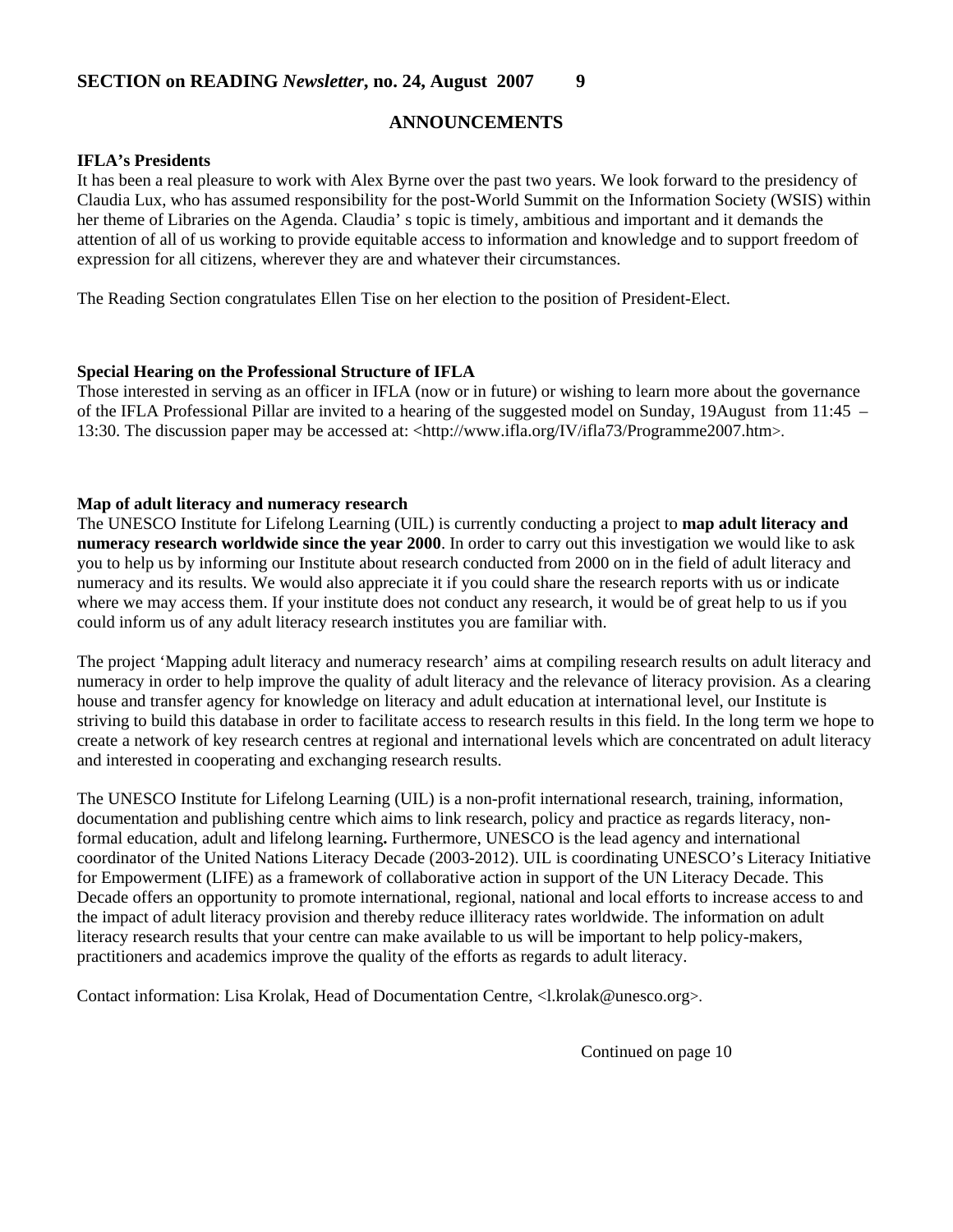# **NEW BILINGUAL VOLUME DESCRIBES READING PROMOTION IN UNITED KINGDOM, RUSSIA, AND THE UNITED STATES**

In cooperation with the IFLA Section on Reading, the Center for the Book in the Library of Congress, and the British Council, the Pushkin Library Foundation has published *Building Nations of Readers: Experience, Ideas, Examples: Handbook on Reading Promotion*, an illustrated 261- page description of reading promotion and reader development in the United Kingdom, Russia, and the United States. Published in Russian and in English, the volume was edited and compiled by Valeria D. Stelmakh and John Y. Cole, both former chairs of the Reading Section. The introduction is by Gwenneth Evans, the current chair.

For all three countries, *Building Nations of Readers* combines the histories of reading promotion with information about reading research, current trends and challenges, and illustrated examples of more than a dozen current projects. The British contribution is by consultant Tom Palmer.

As Gwenneth Evans states in her introduction, "the common element in the projects described in *Building Nations of Readers* is the recognition by the U.S.A., Russia, and the U.K. that reading, a basic key to understanding in our fast-paced, electronic age, NEEDS promotion. Libraries, schools, governments, foundations, and businesses must join forces to encourage the joys of reading and to be certain that the resources of both print and electronic media are fully available to all citizens for the purposes of both personal and community development." Single copies of *Building Nations of Readers* are available from John Y. Cole, Director, Center for the Book, Library of Congress, at  $\text{icole@loc.gov.}$ 

#### **Announcements continued from page 9**:

#### **Scott Walter Appointed Executive Director at CODE, Canada**

CODE, a Canadian NGO, which has been promoting education and literacy in the developing world for more than 40 years is pleased to announce the appointment of Scott Walter as Executive Director. Scott, a professional teacher, has worked extensively in literacy, publishing and education in the developing world through positions in CODE, the International Reading Association (IRA), and the Canadian International Development Agency (CIDA) and representing his organization in multilateral programmes in UNESCO. CODE builds the bridge of literacy by developing partnerships that provide resources for learning, promote awareness and understanding, and encourage self-reliance. The Reading Section has presented papers from some of CODE's partners and looks forward to continued collaboration.

For more information go to:<http://www.codecan.org>

#### **Clive Nettleton Appointed the New Director of Book Aid International, Great Britain**

Book Aid International (BAI), a British NGO supporting education and access to information and knowledge in the Developing World, has set out its strategy for the period 2007-09 to continue to provide good quality books and information to its partners, and work with them to build their capacity to meet local needs. BAI will also increase its efforts to campaign for change. In these ways it will help to improve the quality of education, and to engage people in marginalised communities. Its new Director, Clive Nettleton, has extensive experience in international development and support of marginalised communities. Clive was Director of Health Unlimited for fifteen years, having previously worked for The Refugee Council and World University Service. He was a founder Trustee of BOND (British Overseas NGOs for Development).

For more information go to: <http://www.bookaid.org/cms.cgi/site/news/new\_director.htm>.

#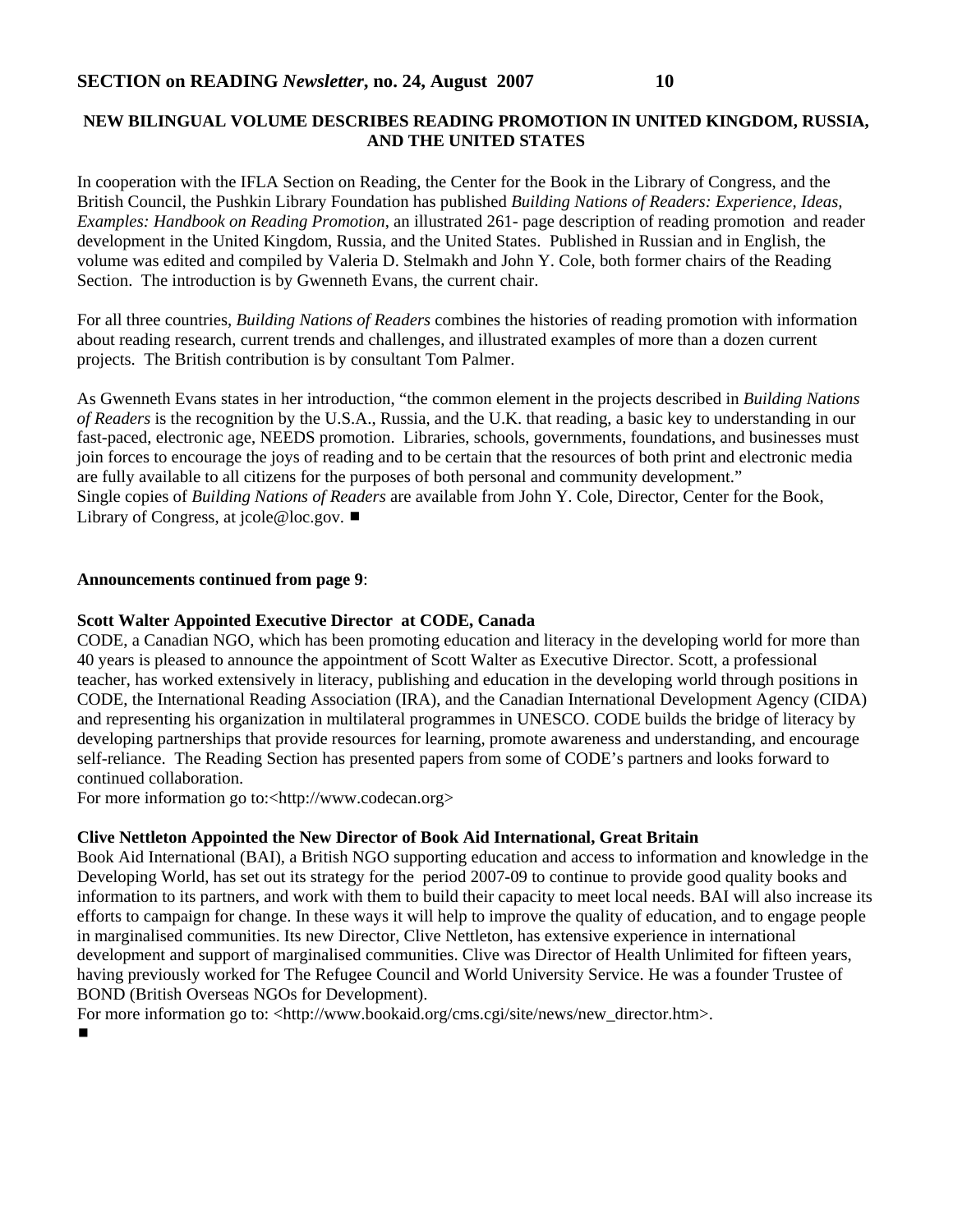# **SECTION ON READING STRATEGIC PLAN 2007-2008**

#### **Mission**

The Mission of the Reading Section is to assist IFLA in effectively fulfilling one of its key professional and strategic priorities: promoting literacy, reading, and lifelong learning. This priority is comprehensive in its understanding of literacy, from basic literacy to information literacy, and its comprehension of reading and of lifelong learning. (See the description of this priority)

IFLA has organized all its activities within three Pillars: Society: Profession and Membership. The mandate of the Reading Section is both outwardly focused toward Society, but also supportive of both Profession and Membership In undertaking support for and coordination of activities related to literacy, reading and lifelong learning that increase the literacy of all people, the Reading Section recognizes the importance of former President Raseroka's theme for 2003-2005: Libraries for Lifelong Literacy and also the UN Decade of Literacy 2003-2012. The Section will contribute to plans to ensure the contribution of libraries to this Decade. It also incorporates the importance of partnerships, recognized as the theme of President Byrne for 2005-2007 and the need to have Libraries on the Agenda, the theme of Incoming-President Claudia Lux.

The nature of this professional priority ensures that strong programming related to research, education and training and best practice will, by extension, support the other priorities: supporting the role of libraries in society; defending the principle of freedom of information; preserving our intellectual heritage; developing library professionals; promoting standards, guidelines and best practices; representing libraries in the technological marketplace; providing unrestricted access to information; balancing the intellectual property rights of authors with the needs of users; and promoting resource sharing.

As literacy is the foundation of the work of all division and sections, the Reading Section welcomes the opportunity to work cooperatively, both within IFLA and beyond. It is pleased to act in an advisory and resource capacity to any group wishing to know more about the role of libraries in literacy and reading promotion programmes.

# **GOALS:**

#### **1. Help libraries worldwide develop projects and programmes that encourage and support literacy, reading, and lifelong learning**.

#### **Actions**

**1.1** To distribute, demonstrate and promote the use of the brochure "Library-Based Literacy Programs: Some Practical Suggestions"; to promote its translation into all of IFLA's official languages and as many national languages, as possible; to make the translations accessible on the Web; and, where possible, to support the printing of those in IFLA languages.

**1.2** To mark the UNESCO Decade of Literacy (2003-2012) and to promote the contribution and recognition of libraries in research and in the development and practice of literacy, information literacy and lifelong learning, taking into account the diversity of cultures, languages and economic and social circumstances, and supporting the theme "Libraries for Lifelong Literacy."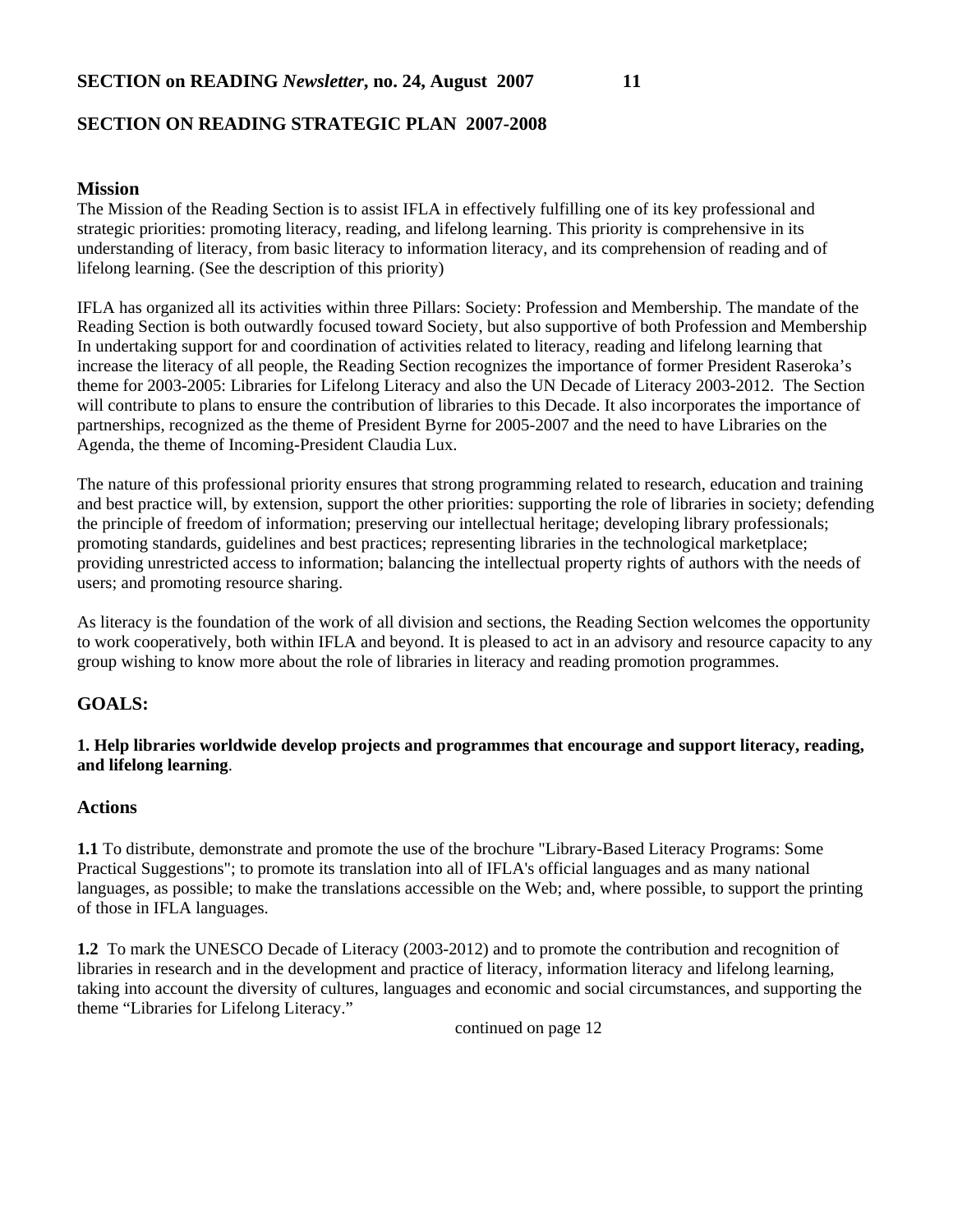#### **2006-2007 STRATEGIC PLAN continued:**

**1.3** To assist IFLA in the concrete implementation of the formal Partnership Agreement with the International Reading Association (IRA) and the International Board on Books for Young People (IBBY).

**1.4** To continue to develop, share the results, and possibly expand to other nations the "Book Centers" reading promotion project launched in 2001 by Russian and U.S. reading promoters with the support of the Open Society Institute.

**1.5** To serve, through IFLANET and with links to and with other Web sites, as a resource and advocate for information about literacy and reading promotion projects/programmes and events worldwide.

### **2. Through meetings, discussion, research, publications, and widespread dissemination of information on IFLANET, encourage a better understanding of reading, literacy, and book culture in specific cultural milieus**.

#### **Actions**

**2. 1** To identify and encourage the sharing of research and best practices in the sponsoring of appropriate literacy and reading events and celebrations, in cooperation with other national and international cultural, literacy, and reading organizations (e.g., marking International Literacy Day (8 September) in cooperation with the International Reading Association and its national associations and the International Literacy Network; marking World Book and Copyright Day (23 April) in cooperation with UNESCO and its national commissions; and to honour specific achievements in the worlds of literacy and reading development in cooperation with the International Book Committee, the International Board on Books for Young People (IBBY) and other groups, such as the International Reading Association and its national/regional associations).

**2.2** To continue to support and maintain "Celebrate Reading Worldwide: An Interactive Calendar of Reading Promotions" begun in 2003 as a Reading Section project and coordinated at the University of Houston, Clear Water. **2.3** To plan an Open Session at the 2007 IFLA conference in Durban, South Africa, in cooperation with the Public Libraries and School Libraries and Resource Centres Sections, on the theme of 'Libraries in Good Health: Resources and Practices Designed to Support Community Development and Outreach in Health-related Issues.', based on the general theme of "Libraries for the Future: Progress, Development and Partnerships" and to President Byrne's theme of "Partnerships," and to contribute to the Satellite Conference, entitled 'Multicultural Library Innovative services for all, with special reference to literacy, learning and linguistic diversity' in Pretoria through cooperation with Library Services to Multicultural Populations and Library Services to Children and Young Adults.

**2.4** To encourage the participation of members of IRA and IBBY and publishers and literacy agencies in the South African conferences through communication, promotion and contributions to planning the events.

**2.5** To support and take part in Division VII's Programme, when the topic is relevant.

**2.6** To promote, in cooperation with the Center for the Book in the Library of Congress, the Russian libraries and the British Council, their reading promotion "handbook" that illustrates and describes good ideas for promoting reading from around the world.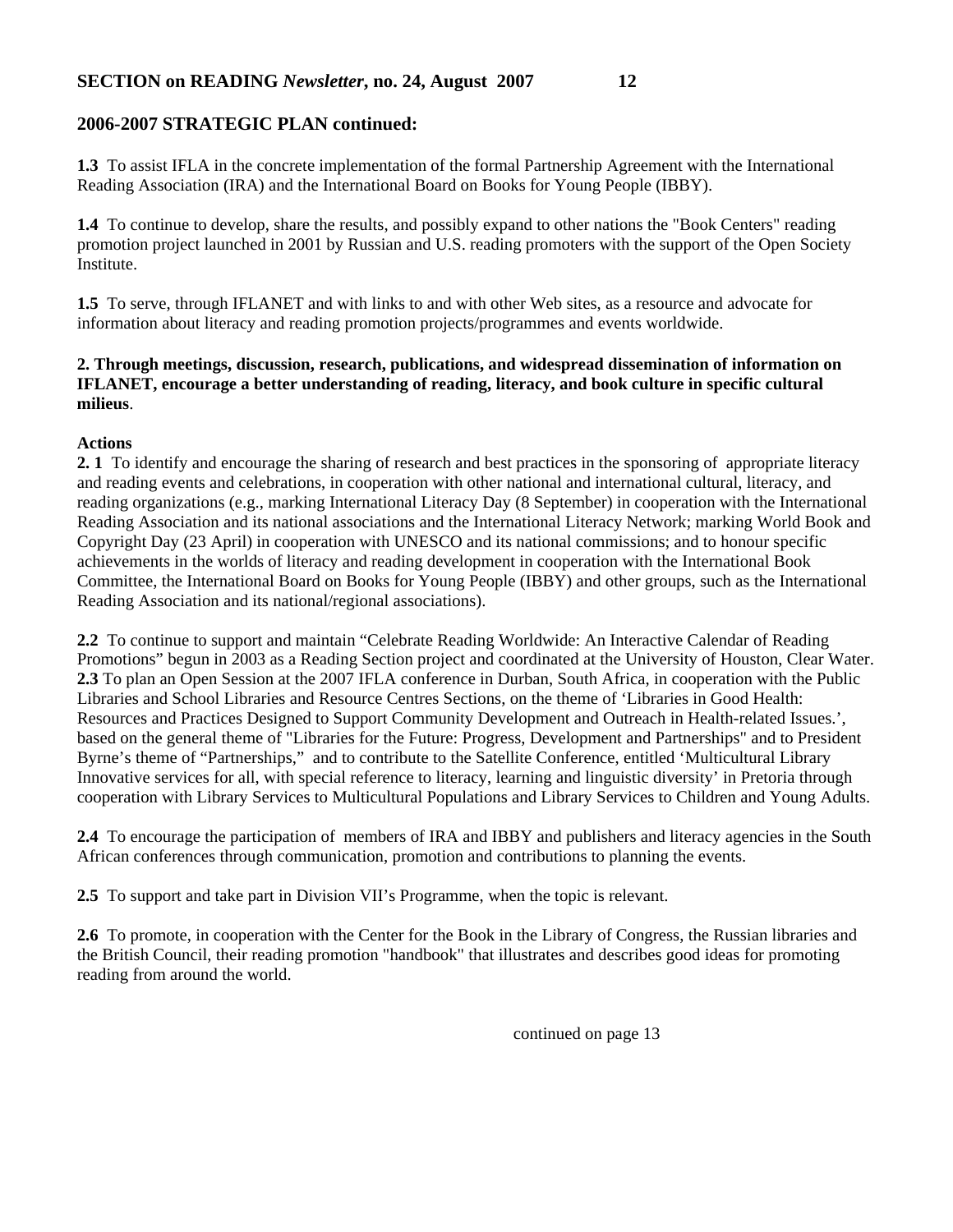#### **2006-2007 STRATEGIC PLAN continued:**

**3**. M**onitor, promote, and disseminate research and research results about reading, readers, reading promotion, literacy, and library services to readers**.

#### **Actions**

**3.1** Building on the Section's 2001-2002 survey of reader-centered services in public libraries, support extending the research and research methodology to Latin American libraries, in cooperation with the Latin American Section.

**3.2** To continue and strengthen the "Reports on Current Research in Reading and Literacy" column in the Section on Reading *Newsletter*.

**3.3** To ensure that the papers presented at the Reading Section's Open Session at the 2006 conference in Seoul are on IFLANET, and to encourage the publication of the papers as widely as possible in relevant journals and newsletters.

**3.4** To continue the development and implementation of a joint research project with the International Reading Association (IRA) on the hallmarks of a literate environment to support the learning and practice of literacy and the love of reading and writing.

**3.5** To explore opportunities for joint training and cooperative projects among members of the International Board on Books for Young People (IBBY) and the International Reading Association (IRA), especially in areas specifically identified in the Joint Agreement of August 2005.

**3.6** To explore opportunities for the Reading Section's participation in the IFLA Congress in Quebec City and in satellite meetings in 2008.

#### **4. Increase membership on the Standing Committee and in the Section on Reading.**

#### **Actions**

**4.1** To prepare and publish the Section's membership bookmark on IFLANET in as many IFLA languages as possible, and, where resources allow, to make print copies available to target members.

**4.2** To increase the Section's visibility by cooperating actively with organizations outside IFLA, such as the International Reading Association and the International Board of Books for Children (IBBY) and with IFLA units that have similar interests.

**4.3** To publicize the Section's activities and achievements systematically and encourage more IFLA institutional members to join the Section on Reading.

November 2006■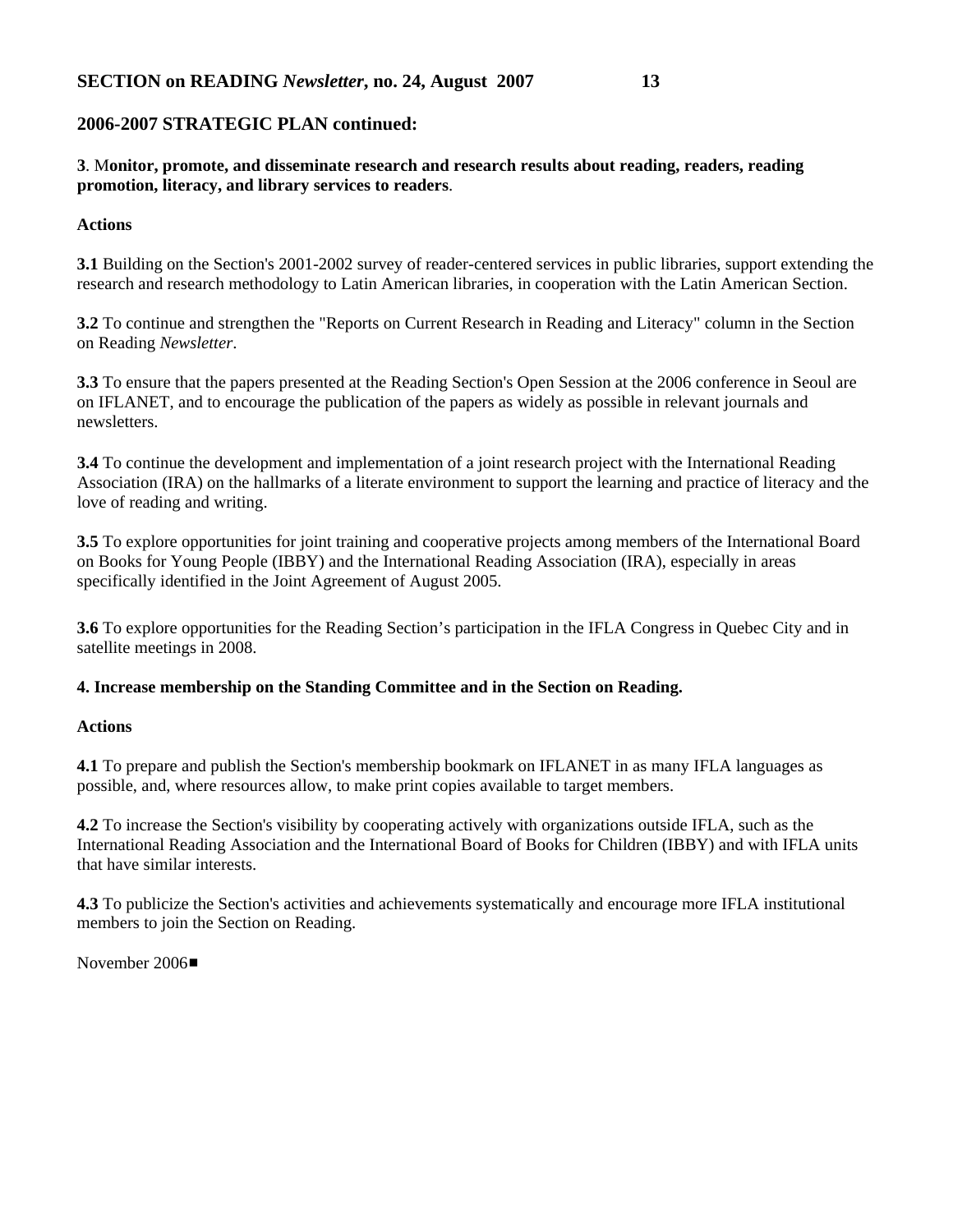#### **The Section on Reading Bookmark**

#### What is the Reading Section?

The Reading Section provides a focal point for the study and discussion of literacy, reading<br>and readers. It aims to stimulate leadership,<br>research, good practice, information and exchange on the role of libraries in these issues. Through discussion, conferences, publications, website links, partnerships, training and special projects, the Section examines these activities<br>within the cultures of both print and electronic<br>media and seeks to understand and support the basic rights and approaches of all citizens to access to information, knowledge and works of the imagination for personal and community learning, enjoyment and development.

#### What has the Reading Section achieved?

Find copies of the following on our website:<br>http://www.ifla.org/VII/s33/index.htm:

- Celebrate Reading Worldwide: An Interactive Calendar of Children's Reading Promotions
- · International Reading Survey: Presentation of Findings
- · Guidelines for Library-Based Literacy Programs: Some Suggestions (Translated<br>into several languages, including French, German, Spanish, Portuguese and Russian)

#### What does the Reading Section do?

We publish:

- A Newsletter twice a year • All the papers delivered at the Reading Section's Sessions at the World Library<br>and Information Congress are combined<br>in Conference Papers 1994-2006 (Several of the recent papers are translated into some of the IFLA languages)
- Minutes of meetings, plans and reports

We share information, knowledge and experience:

- · We host sessions and conferences, often with other sections
- · Links to interesting research, publications and websites, including IFLA partners: the International Reading Association (IRA) at: www.reading.org

and the International Board on Books for Young People (IBBY) at: www.ibby.org

#### What is in progress?

- · More reading surveys
- · A publication on reading promotion is being published in English and Russian
- · International comparative research on the hallmarks of literate cultures with IRA
- · Sessions at the World Library and Information Congress in Durban (2007), Quebec City (2008) and Milan (2009)
- · Support for publishing in local languages and training in reading promotion and bibliotherapy are being planned with our partners.

#### How do I join?

Membership in IFLA is open to associations nd institutions; affiliation is open to individuals nd students. For further information, please ontact:



 $\overline{1}$ 

Membership Manager, **IFLA Headquarters** P.O. Box 95312 2509 CH The Haque Tel.: +31-70-3140884 Fax: +31-70-3834827 e-mail: ifla@ifla.org website: www.ifla.org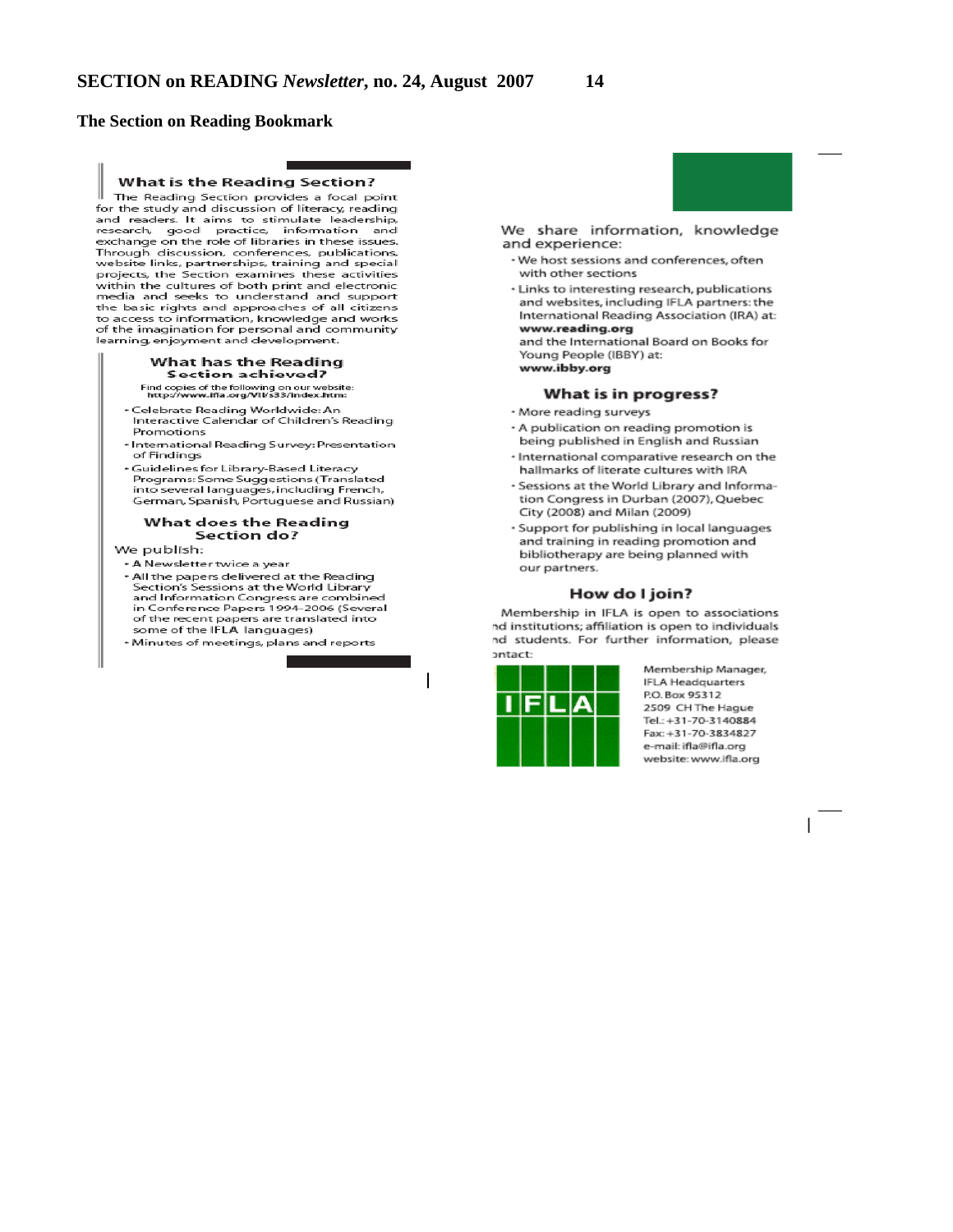# **IFLA SECTION ON READING STANDING COMMITTEE MEMBERS AND CORRESPONDING MEMBERS**

| Jeremie Desjardins    | France      | jeremie.desjardins@culture.gouv.fr      | 2003-2007 |
|-----------------------|-------------|-----------------------------------------|-----------|
| Marietou Diongue Diop | Senegal     | mddiop@ucad.sn                          | 2003-2007 |
| Elke Dreisbach        | Germany     | elke.dreisbach@uni-hamburg.de           | 2007-2011 |
| Gwynneth Evans        | Canada      | gwynnethevans@sympatico.ca              | 2003-2007 |
| Gayner Eyre           | U.K.        | gee@aber.ac.uk                          | 2007-2011 |
| Leikny Indergaard     | Norway      | leikny.haga.indergaard@abm-utvikling.no | 2005-2009 |
| Martine Jan           | France      | mjan@cg77.fr                            | 2005-2009 |
| Samia Kamarti         | France      | skamarti@yahoo.fr                       | 2007-2011 |
| Justin Kiyimba        | Uganda      | kyulib@utlonline.co.ug                  | 2003-2007 |
| Marina Novikova       | Russia      | mnovikova@pushkinlibrary.ru             | 2007-2011 |
| Rob Sarjant           | U.K.        | robert.sarjant@bookaid.org              | 2007-2011 |
| Ivanka Stricevic      | Croatia     | ivanka.stricevic@zg.t-com.hr            | 2007-2011 |
| <b>Briony Train</b>   | U.K.        | b.train@sheffield.ac.uk                 | 2007-2011 |
| Maria Vedenyapina     | Russia      | mvedenyapina@pushkinlibrary.ru          | 2003-2007 |
| Virginia Walter       | U.S.A.      | vwalter@ucla.edu                        | 2007-2011 |
| Alec Williams         | <b>U.K.</b> | alecw@tiscali.co.uk                     | 2005-2009 |

# **Corresponding Members**:

| John Y. Cole       | U.S.A. | jcole@loc.gov             |
|--------------------|--------|---------------------------|
| Lisa Krolak        | U.K.   | 1.krolak@unesco.org       |
| Elsa Ramirez Leyva | Mexico | eramirez@servidor.unam.mx |
| Thomas Quigley     | Canada | thomaqui $@$ vpl.ca       |
| Maureen White      | U.S.A. | white@cl.uh.edu           |